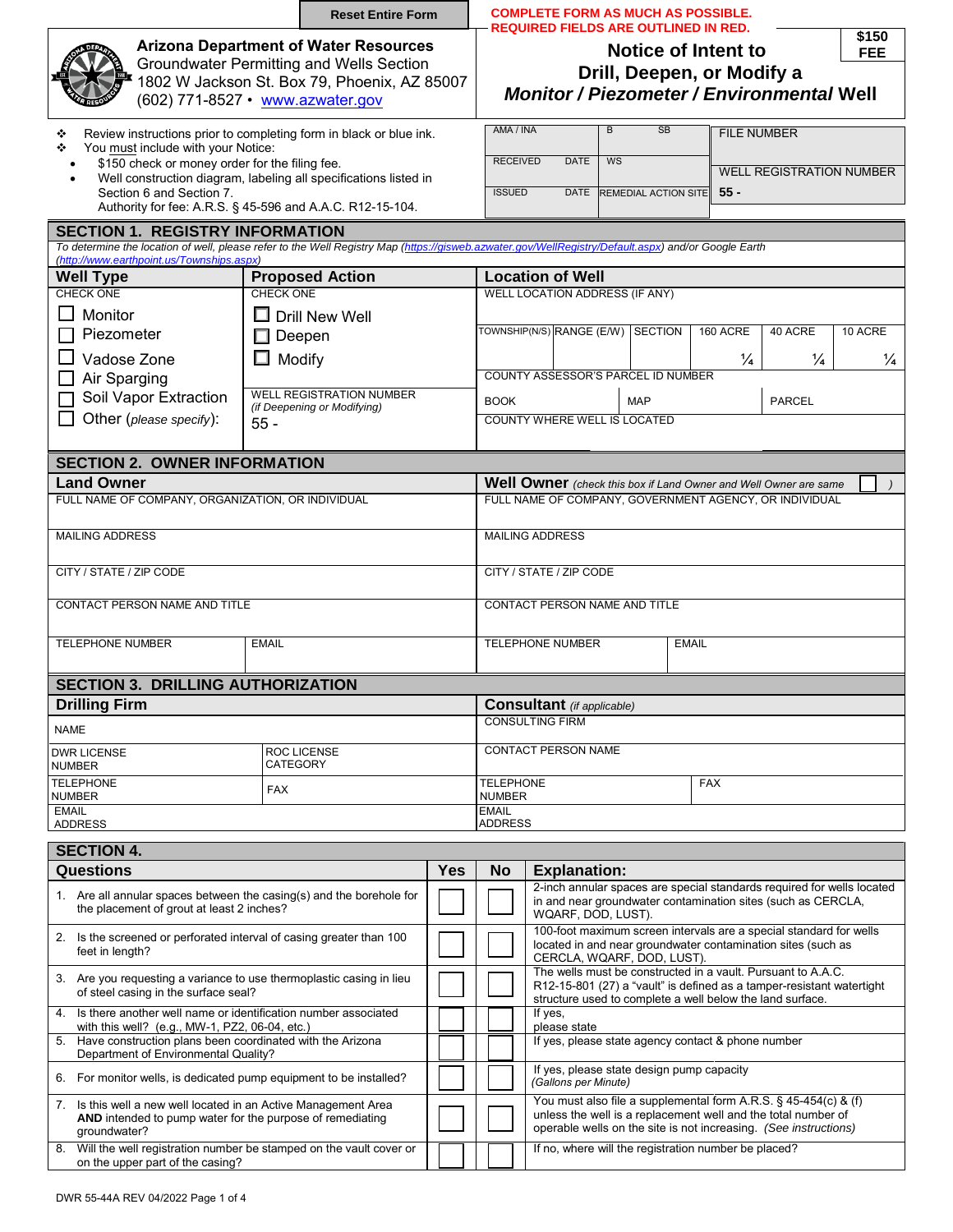## **SECTION 5. Well Construction Diagram**

Provide a well construction diagram showing all existing well construction features listed in Section 6 and Section 7.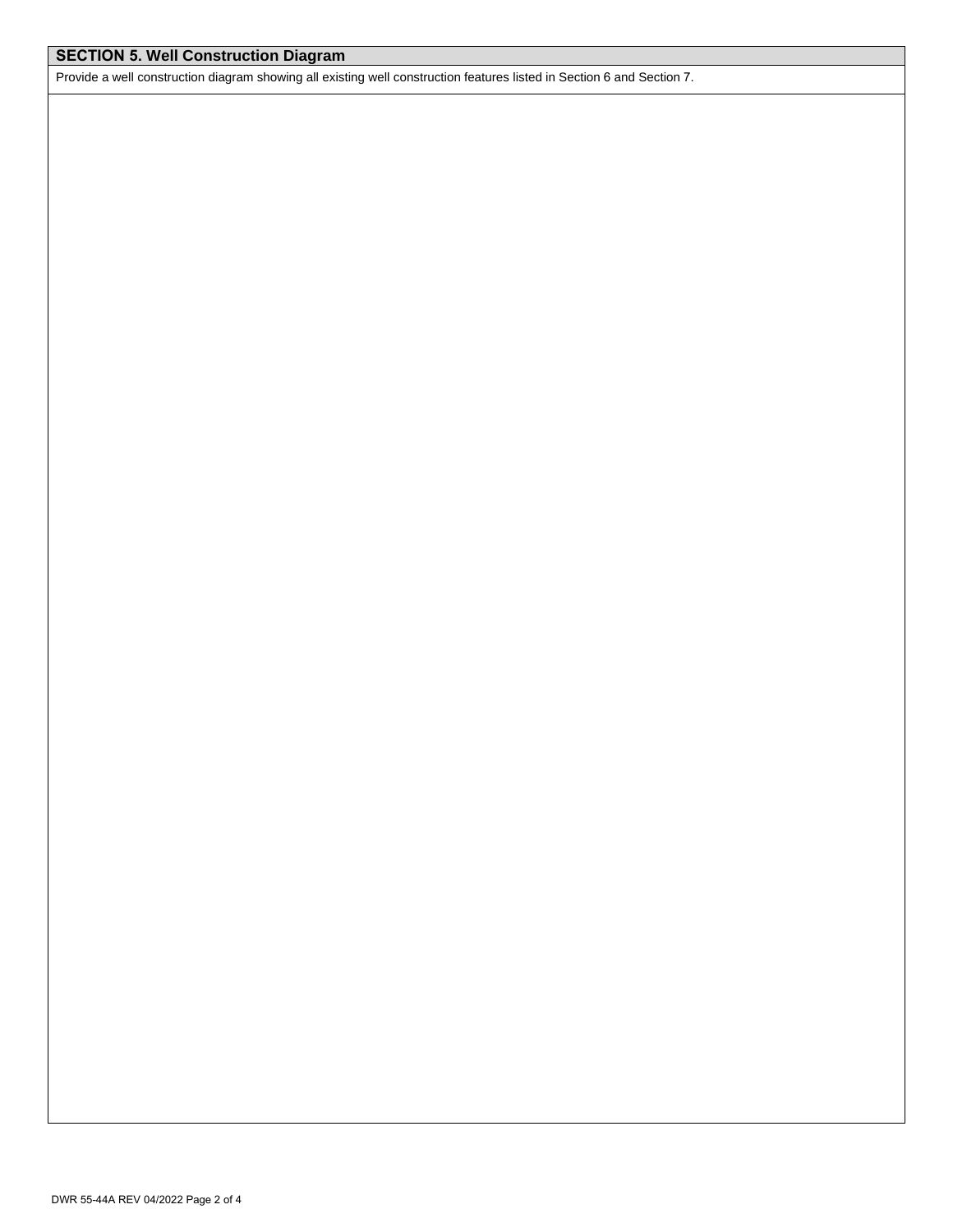WELL REGISTRATION NUMBER **55 -**

| <b>SECTION 6. WELL CONSTRUCTION DETAILS</b><br><b>Method of Well Development</b><br><b>Drill Method</b> |                                                |                          |                                |                            |                       |                   |                                              |                                |                                                                       |                                    |     | <b>Grout Emplacement Method</b> |                                                                                                                                  |                                 |                         |                                    |                                     |        |                       |      |                   |  |                    |              |  |  |
|---------------------------------------------------------------------------------------------------------|------------------------------------------------|--------------------------|--------------------------------|----------------------------|-----------------------|-------------------|----------------------------------------------|--------------------------------|-----------------------------------------------------------------------|------------------------------------|-----|---------------------------------|----------------------------------------------------------------------------------------------------------------------------------|---------------------------------|-------------------------|------------------------------------|-------------------------------------|--------|-----------------------|------|-------------------|--|--------------------|--------------|--|--|
| <b>CHECK ONE</b>                                                                                        |                                                |                          |                                |                            |                       |                   |                                              | <b>CHECK ONE</b>               |                                                                       |                                    |     |                                 |                                                                                                                                  | <b>CHECK ONE</b>                |                         |                                    |                                     |        |                       |      |                   |  |                    |              |  |  |
| $\Box$ Air Rotary                                                                                       |                                                |                          |                                |                            |                       |                   |                                              | $\exists$ Airlift              |                                                                       |                                    |     | Tremie Pumped (Recommended)     |                                                                                                                                  |                                 |                         |                                    |                                     |        |                       |      |                   |  |                    |              |  |  |
|                                                                                                         |                                                | Bored or Augered<br>Bail |                                |                            |                       |                   |                                              |                                |                                                                       |                                    |     | Gravity                         |                                                                                                                                  |                                 |                         |                                    |                                     |        |                       |      |                   |  |                    |              |  |  |
| $\Box$                                                                                                  | Cable Tool<br>$\Box$ Surge Block               |                          |                                |                            |                       |                   |                                              |                                |                                                                       |                                    |     |                                 |                                                                                                                                  |                                 |                         |                                    |                                     |        | <b>Pressure Grout</b> |      |                   |  |                    |              |  |  |
| Surge Pump<br>$\Box$ Dual Rotary                                                                        |                                                |                          |                                |                            |                       |                   |                                              |                                |                                                                       |                                    |     |                                 |                                                                                                                                  |                                 | Other (please specify): |                                    |                                     |        |                       |      |                   |  |                    |              |  |  |
| $\Box$ Mud Rotary<br>Other (please specify):                                                            |                                                |                          |                                |                            |                       |                   |                                              |                                |                                                                       |                                    |     |                                 |                                                                                                                                  |                                 |                         |                                    |                                     |        |                       |      |                   |  |                    |              |  |  |
| $\Box$                                                                                                  | <b>Reverse Circulation</b>                     |                          |                                |                            |                       |                   |                                              |                                |                                                                       |                                    |     |                                 |                                                                                                                                  |                                 |                         | <b>Surface or Conductor Casing</b> |                                     |        |                       |      |                   |  |                    |              |  |  |
| $\Box$ Driven                                                                                           |                                                |                          |                                |                            |                       |                   | <b>Method of Sealing at Reduction Points</b> |                                |                                                                       |                                    |     |                                 |                                                                                                                                  |                                 |                         | <b>CHECK ONE</b>                   |                                     |        |                       |      |                   |  |                    |              |  |  |
| $\Box$ Jetted                                                                                           |                                                |                          |                                |                            |                       |                   | CHECK ONE                                    |                                |                                                                       |                                    |     |                                 |                                                                                                                                  |                                 |                         |                                    |                                     |        |                       |      |                   |  |                    |              |  |  |
|                                                                                                         | $\Box$ Air Percussion / Odex Tubing            |                          |                                |                            |                       |                   |                                              | None<br>$\mathbf{J}$           |                                                                       |                                    |     |                                 |                                                                                                                                  | Flush Mount in a vault          |                         |                                    |                                     |        |                       |      |                   |  |                    |              |  |  |
| □                                                                                                       | Other (please specify):                        |                          |                                |                            |                       |                   |                                              | Welded                         |                                                                       |                                    |     |                                 |                                                                                                                                  | Extends at least 1' above grade |                         |                                    |                                     |        |                       |      |                   |  |                    |              |  |  |
|                                                                                                         |                                                |                          |                                |                            |                       |                   |                                              |                                | Swedged                                                               |                                    |     |                                 |                                                                                                                                  |                                 |                         |                                    |                                     |        |                       |      |                   |  |                    |              |  |  |
|                                                                                                         | DATE CONSTRUCTION TO BEGIN                     |                          |                                |                            |                       |                   |                                              | Packed                         |                                                                       |                                    |     |                                 |                                                                                                                                  |                                 |                         |                                    |                                     |        |                       |      |                   |  |                    |              |  |  |
|                                                                                                         |                                                |                          |                                |                            |                       |                   |                                              |                                | Other (please specify):                                               |                                    |     |                                 |                                                                                                                                  |                                 |                         |                                    |                                     |        |                       |      |                   |  |                    |              |  |  |
|                                                                                                         |                                                |                          |                                |                            |                       |                   |                                              |                                |                                                                       |                                    |     |                                 | SECTION 7. PROPOSED WELL CONSTRUCTION PLAN (attach additional page if needed)                                                    |                                 |                         |                                    |                                     |        |                       |      |                   |  |                    |              |  |  |
|                                                                                                         | <b>Borehole</b>                                |                          |                                |                            |                       |                   |                                              |                                | Attach a well construction diagram labeling all specifications below. |                                    |     |                                 | Casing                                                                                                                           |                                 |                         |                                    |                                     |        |                       |      |                   |  |                    |              |  |  |
|                                                                                                         | <b>DEPTH FROM</b>                              |                          |                                |                            |                       | <b>DEPTH FROM</b> |                                              |                                |                                                                       |                                    |     |                                 | MATERIAL TYPE (T)                                                                                                                | PERFORATION TYPE (T)            |                         |                                    |                                     |        |                       |      |                   |  |                    |              |  |  |
|                                                                                                         | <b>SURFACE</b>                                 |                          |                                |                            |                       |                   | <b>SURFACE</b>                               |                                |                                                                       |                                    |     |                                 |                                                                                                                                  |                                 |                         |                                    |                                     |        |                       |      |                   |  |                    |              |  |  |
|                                                                                                         | <b>BOREHOLE</b>                                |                          |                                |                            |                       |                   |                                              |                                | <b>OUTER</b>                                                          |                                    | PVC | <b>ABS</b>                      | IF OTHER<br>TYPE,                                                                                                                |                                 | WIRE WRAP               |                                    | SHUTTER<br>SCREEN<br>MILLS<br>KNIFE |        | SLOTTED               |      | IF OTHER<br>TYPE, |  | <b>SLOT SIZE</b>   |              |  |  |
| <b>FROM</b><br>(feet)                                                                                   | TO<br>(feet)                                   |                          | <b>DIAMETER</b>                |                            | <b>FROM</b><br>(feet) |                   | TO<br>(feet)                                 |                                | <b>DIAMETER</b>                                                       | STEEL                              |     |                                 | <b>DESCRIBE</b>                                                                                                                  | <b>BLANK OR</b><br>BLANK OR     |                         |                                    |                                     |        |                       |      | <b>DESCRIBE</b>   |  | IF ANY             |              |  |  |
|                                                                                                         |                                                |                          | (inches)                       |                            |                       |                   |                                              |                                | (inches)                                                              |                                    |     |                                 |                                                                                                                                  |                                 |                         |                                    |                                     |        |                       |      |                   |  | (inches)           |              |  |  |
|                                                                                                         |                                                |                          |                                |                            |                       |                   |                                              |                                |                                                                       |                                    |     |                                 |                                                                                                                                  |                                 |                         |                                    |                                     |        |                       |      |                   |  |                    | <b>Reset</b> |  |  |
|                                                                                                         |                                                |                          |                                |                            |                       |                   |                                              |                                |                                                                       |                                    |     |                                 |                                                                                                                                  |                                 |                         |                                    |                                     |        |                       |      |                   |  |                    | <b>Reset</b> |  |  |
|                                                                                                         |                                                |                          |                                |                            |                       |                   |                                              |                                |                                                                       |                                    |     |                                 |                                                                                                                                  |                                 |                         |                                    |                                     |        |                       |      |                   |  |                    |              |  |  |
|                                                                                                         |                                                |                          |                                |                            |                       |                   |                                              |                                |                                                                       |                                    |     |                                 |                                                                                                                                  |                                 |                         |                                    |                                     |        |                       |      |                   |  |                    | <b>Reset</b> |  |  |
|                                                                                                         |                                                |                          |                                |                            |                       |                   |                                              |                                | <b>Annular Material</b>                                               |                                    |     |                                 |                                                                                                                                  |                                 |                         |                                    |                                     |        |                       |      |                   |  |                    |              |  |  |
|                                                                                                         | <b>DEPTH FROM</b>                              |                          |                                |                            |                       |                   |                                              |                                | ANNULAR MATERIAL TYPE (T)                                             |                                    |     |                                 |                                                                                                                                  |                                 |                         |                                    |                                     |        |                       |      |                   |  | <b>FILTER PACK</b> |              |  |  |
|                                                                                                         | <b>SURFACE</b>                                 |                          |                                |                            |                       |                   | <b>BENTONITE</b>                             |                                |                                                                       |                                    |     |                                 |                                                                                                                                  |                                 |                         |                                    |                                     |        |                       |      |                   |  |                    |              |  |  |
|                                                                                                         |                                                |                          | NEAT CEMENT OR<br>CEMENT GROUT | CEMENT-<br>BENTONITE GROUT |                       |                   |                                              |                                |                                                                       |                                    |     |                                 |                                                                                                                                  |                                 |                         |                                    |                                     |        |                       |      |                   |  |                    |              |  |  |
| <b>FROM</b>                                                                                             | TO                                             |                          | CONCRETE<br>NONE               |                            |                       |                   | CHIPS                                        | <b>ELLETS</b>                  |                                                                       | IF OTHER TYPE OF ANNULAR MATERIAL, |     |                                 | <b>DESCRIBE</b>                                                                                                                  |                                 |                         |                                    | <b>GAND</b>                         | GRAVEL |                       | SIZE |                   |  |                    |              |  |  |
| (feet)                                                                                                  | (feet)                                         |                          |                                |                            |                       | GROUT             |                                              | $\overline{\mathtt{a}}$        |                                                                       |                                    |     |                                 |                                                                                                                                  |                                 |                         |                                    |                                     |        |                       |      |                   |  |                    |              |  |  |
|                                                                                                         |                                                |                          |                                |                            |                       |                   |                                              |                                |                                                                       |                                    |     |                                 |                                                                                                                                  |                                 |                         |                                    |                                     |        |                       |      |                   |  |                    |              |  |  |
|                                                                                                         |                                                |                          |                                |                            |                       |                   |                                              |                                |                                                                       |                                    |     |                                 |                                                                                                                                  |                                 |                         |                                    |                                     |        |                       |      |                   |  |                    | <b>Reset</b> |  |  |
|                                                                                                         |                                                |                          |                                |                            |                       |                   |                                              |                                |                                                                       |                                    |     |                                 |                                                                                                                                  |                                 |                         |                                    |                                     |        |                       |      |                   |  |                    |              |  |  |
|                                                                                                         |                                                |                          |                                |                            |                       |                   |                                              |                                |                                                                       |                                    |     |                                 |                                                                                                                                  |                                 |                         |                                    |                                     |        |                       |      |                   |  |                    | <b>Reset</b> |  |  |
|                                                                                                         |                                                |                          |                                |                            |                       |                   |                                              |                                |                                                                       |                                    |     |                                 |                                                                                                                                  |                                 |                         |                                    |                                     |        |                       |      |                   |  |                    | <b>Reset</b> |  |  |
|                                                                                                         |                                                |                          |                                |                            |                       |                   |                                              |                                | IF THIS WELL HAS NESTED CASINGS, SPECIFY NUMBER OF CASING STRINGS     |                                    |     |                                 | EXPECTED DEPTH TO WATER (Feet Below Ground Surface)                                                                              |                                 |                         |                                    |                                     |        |                       |      |                   |  |                    |              |  |  |
|                                                                                                         |                                                |                          |                                |                            |                       |                   |                                              |                                |                                                                       |                                    |     |                                 |                                                                                                                                  |                                 |                         |                                    |                                     |        |                       |      |                   |  |                    |              |  |  |
|                                                                                                         | <b>SECTION 8. PERMISSION TO ACCESS</b>         |                          |                                |                            |                       |                   |                                              |                                |                                                                       |                                    |     |                                 |                                                                                                                                  |                                 |                         |                                    |                                     |        |                       |      |                   |  |                    |              |  |  |
|                                                                                                         |                                                |                          |                                |                            |                       |                   |                                              |                                |                                                                       |                                    |     |                                 | By checking this box, I hereby provide ADWR permission to enter the property for the purpose of taking water level               |                                 |                         |                                    |                                     |        |                       |      |                   |  |                    |              |  |  |
|                                                                                                         | measurements at this well. (See instructions.) |                          |                                |                            |                       |                   |                                              |                                |                                                                       |                                    |     |                                 |                                                                                                                                  |                                 |                         |                                    |                                     |        |                       |      |                   |  |                    |              |  |  |
|                                                                                                         |                                                |                          |                                |                            |                       |                   |                                              |                                | SECTION 9. LAND OWNER AND WELL OWNER SIGNATURE                        |                                    |     |                                 |                                                                                                                                  |                                 |                         |                                    |                                     |        |                       |      |                   |  |                    |              |  |  |
|                                                                                                         |                                                |                          |                                |                            |                       |                   |                                              |                                |                                                                       |                                    |     |                                 | I state that this notice is filed in compliance with A.R.S. § 45-596 and is complete and correct to the best of my knowledge and |                                 |                         |                                    |                                     |        |                       |      |                   |  |                    |              |  |  |
|                                                                                                         |                                                |                          |                                | <b>Land Owner</b>          |                       |                   |                                              |                                |                                                                       |                                    |     |                                 | <b>Well Owner</b> (if different from Land Owner; See instructions)                                                               |                                 |                         |                                    |                                     |        |                       |      |                   |  |                    |              |  |  |
| <b>PRINT NAME</b>                                                                                       |                                                |                          |                                |                            |                       |                   |                                              |                                |                                                                       |                                    |     |                                 |                                                                                                                                  |                                 |                         |                                    |                                     |        |                       |      |                   |  |                    |              |  |  |
| AND TITLE                                                                                               |                                                |                          |                                |                            |                       |                   |                                              |                                | PRINT NAME<br>AND TITLE                                               |                                    |     |                                 |                                                                                                                                  |                                 |                         |                                    |                                     |        |                       |      |                   |  |                    |              |  |  |
| <b>SIGNATURE OF</b>                                                                                     |                                                |                          |                                |                            |                       |                   |                                              | SIGNATURE OF                   |                                                                       |                                    |     |                                 |                                                                                                                                  |                                 |                         |                                    |                                     |        |                       |      |                   |  |                    |              |  |  |
| <b>LAND OWNER</b>                                                                                       |                                                |                          |                                |                            |                       |                   |                                              | <b>WELL OWNER</b>              |                                                                       |                                    |     |                                 |                                                                                                                                  |                                 |                         |                                    |                                     |        |                       |      |                   |  |                    |              |  |  |
| <b>DATE</b>                                                                                             |                                                |                          |                                |                            |                       |                   |                                              |                                | <b>DATE</b>                                                           |                                    |     |                                 |                                                                                                                                  |                                 |                         |                                    |                                     |        |                       |      |                   |  |                    |              |  |  |
| By checking this box, you agree to allow ADWR to contact you                                            |                                                |                          |                                |                            |                       |                   |                                              |                                | By checking this box, you agree to allow ADWR to contact you          |                                    |     |                                 |                                                                                                                                  |                                 |                         |                                    |                                     |        |                       |      |                   |  |                    |              |  |  |
| via electronic mail.                                                                                    |                                                |                          |                                |                            |                       |                   |                                              | via electronic mail.           |                                                                       |                                    |     |                                 |                                                                                                                                  |                                 |                         |                                    |                                     |        |                       |      |                   |  |                    |              |  |  |
| <b>EMAIL</b><br><b>ADDRESS</b>                                                                          |                                                |                          |                                |                            |                       |                   |                                              | <b>EMAIL</b><br><b>ADDRESS</b> |                                                                       |                                    |     |                                 |                                                                                                                                  |                                 |                         |                                    |                                     |        |                       |      |                   |  |                    |              |  |  |
|                                                                                                         |                                                |                          |                                |                            |                       |                   |                                              |                                |                                                                       |                                    |     |                                 |                                                                                                                                  |                                 |                         |                                    |                                     |        |                       |      |                   |  |                    |              |  |  |
|                                                                                                         |                                                |                          |                                |                            |                       |                   |                                              |                                |                                                                       |                                    |     |                                 |                                                                                                                                  |                                 |                         |                                    |                                     |        |                       |      |                   |  |                    |              |  |  |
|                                                                                                         | DWR 55-44A REV 04/2022 Page 3 of 4             |                          |                                |                            | <b>VALIDATE FORM</b>  |                   |                                              |                                | <b>RESET FORM</b>                                                     |                                    |     |                                 | <b>SAVE FORM</b>                                                                                                                 |                                 |                         |                                    |                                     |        |                       |      |                   |  | <b>PRINT FORM</b>  |              |  |  |